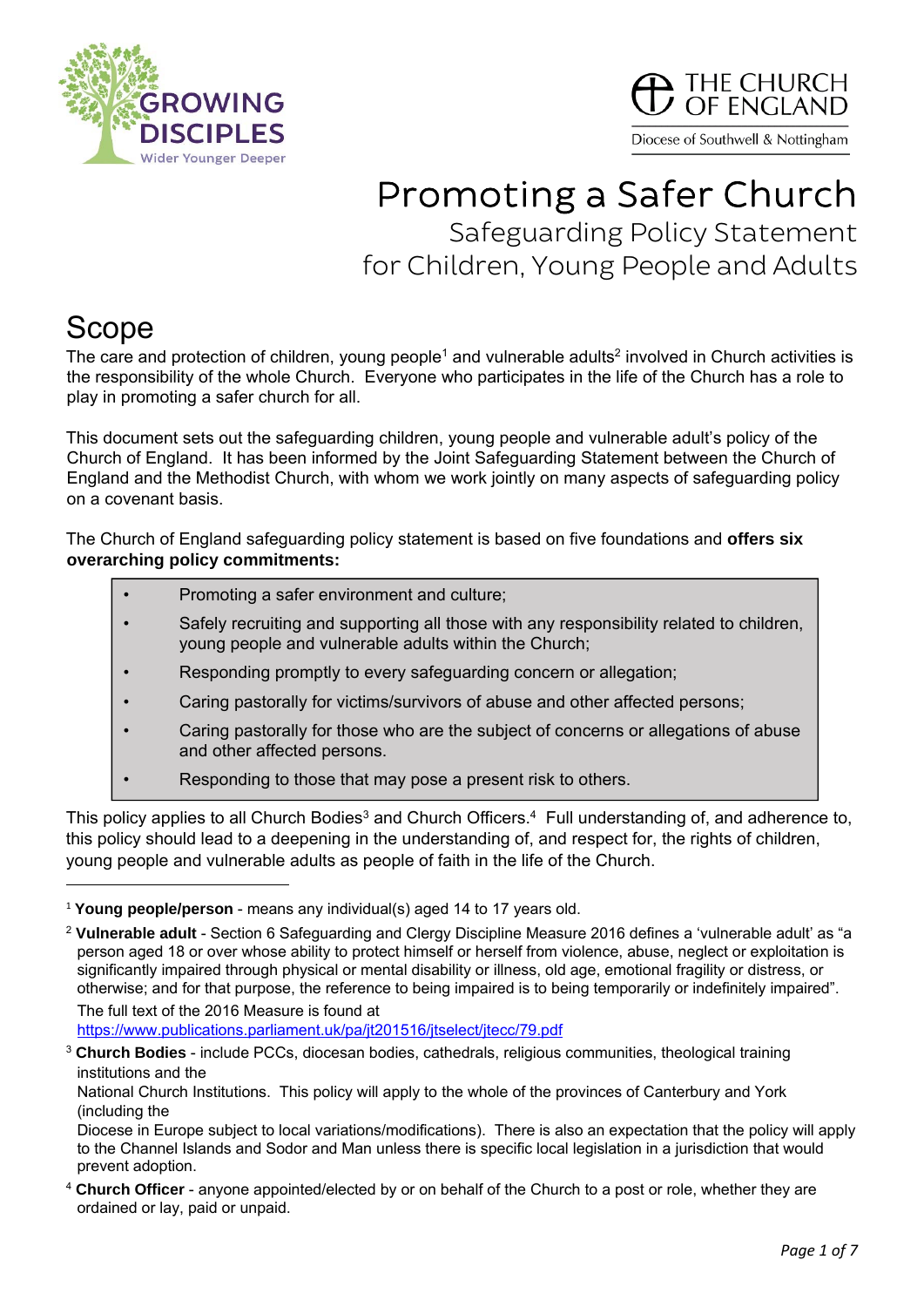Under section 5 of the Safeguarding and Clergy Discipline Measure 2016, all authorised clergy, bishops, archdeacons, licensed readers and lay workers, churchwardens and PCCs must have 'due regard' to safeguarding guidance issued by the House of Bishops (this will include both policy and practice guidance). 5 A duty to have 'due regard' to guidance means that the person under the duty is not free to disregard it but is required to follow it unless there are cogent reasons for not doing so. ('Cogent' for this purpose means clear, logical and convincing.) Failure by clergy to comply with the duty imposed by the 2016 Measure may result in disciplinary action.

This Policy Statement is supported by more detailed Practice Guidance and Reference documents which can be downloaded from: www.churchofengland.org/more/safeguarding

Building on this, Church bodies may provide additional local procedures and guidance in line with the House of Bishops policy and practice guidance.

<sup>&</sup>lt;sup>5</sup> The Safeguarding and Clergy Discipline Measure 2016 applies to the whole of the provinces of Canterbury and York

<sup>(</sup>including the Diocese in Europe subject to local variations/modifications), with the exception of the Chanel Islands and Sodor and Man. In order to extend the 2016 Measure to the Channel Islands or Sodor and Man legislation will need to be passed by relevant island jurisdictions in accordance with section 12 of that Measure.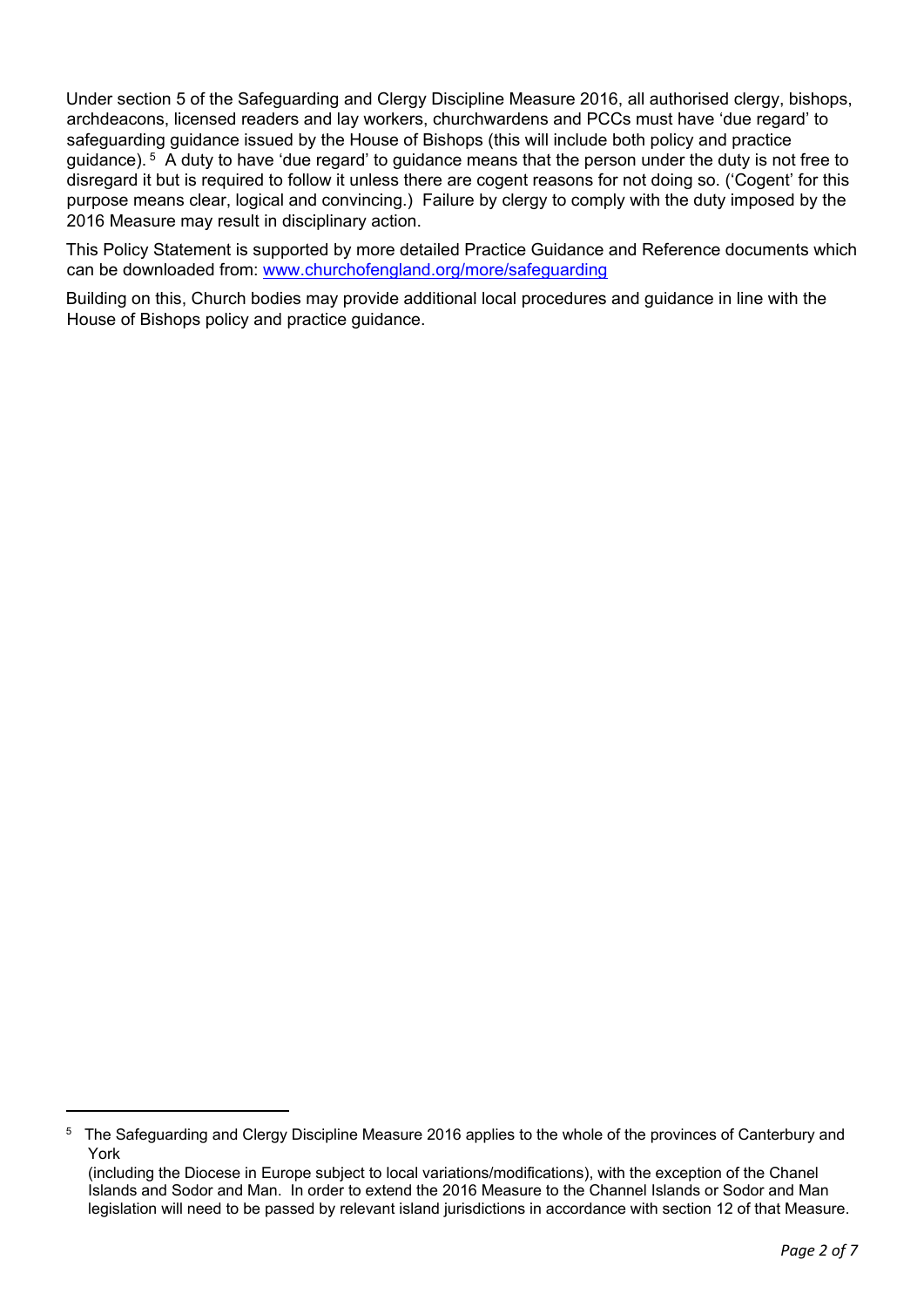# Safeguarding Policy Statement of the Church of England

## **Introduction**

The Church of England, its Archbishops, Bishops, clergy and leaders are committed to safeguarding as an integral part of the life and ministry of the Church.

Safeguarding means the action the Church takes to promote a safer culture. This means we will promote the welfare of children, young people and adults, work to prevent abuse from occurring, seek to protect those that are at risk of being abused and respond well to those that have been abused. We will take care to identify where a person may present a risk to others, and offer support to them whilst taking steps to mitigate such risks.

The Church of England affirms the 'Whole Church' approach to safeguarding. This approach encompasses a commitment to consistent policy and practice across all Church bodies, Church Officers and that everyone associated with the Church, who comes into contact with children, young people and adults, has a role to play.

The Church will take appropriate steps to maintain a safer environment for all and to practice fully and positively Christ's Ministry towards children, young people and adults; to respond sensitively and compassionately to their needs in order to help keep them safe from harm.

## Foundations

In developing and implementing the Safeguarding Policy, the Church of England is guided by the following foundations.

#### **1. Gospel**

 The Church is called to share the good news of God's salvation through Jesus Christ. The life of our communities and institutions is integral to how we address this task. The good news speaks of welcome for all, with a particular regard for those who are most vulnerable, into a community where the value and dignity of every human being is affirmed and those in positions of responsibility and authority are truly trustworthy. Being faithful to our call to share the gospel therefore compels us to take with the utmost seriousness the challenge of preventing abuse from happening and responding well where it has.

#### **2. Human Rights and the Law**

 The Church recognises the personal dignity and rights of all children, young people and adults, as enshrined in the Human Rights Act 1998 and the 1989 United Nations Convention on the Rights of the Child.

 Safeguarding work is undertaken within a legislative framework supported by government guidance which sets out a range of safeguarding duties, responsibilities and best practice.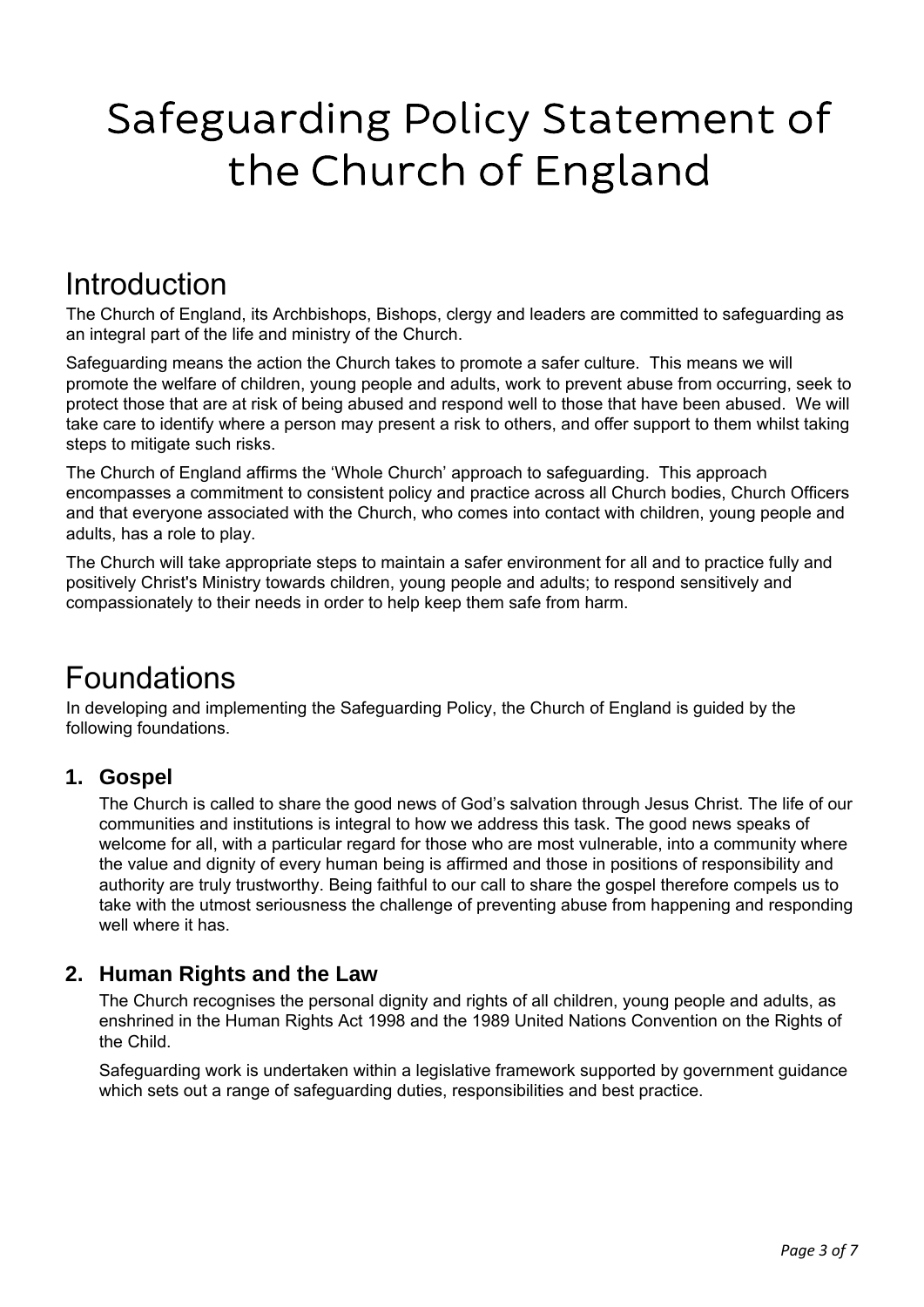#### **3. Core Principles**

The following core principles underpin the Church's approach to safeguarding practice:

- The welfare of the child, young person and vulnerable adult is paramount:  $6$
- Integrity, respect and listening to all;
- Transparency and openness;
- Accountability;
- Collaboration with key statutory authorities and other partners;
- Use of professional safeguarding advice and support both inside and outside the Church;
- A commitment to the prevention of abuse; The active management of risk;
- Promoting a culture of informed vigilance; Regular evaluation to ensure best practice.

#### **4. Good Safeguarding Practice**

 The following key features will help Church bodies promote and maintain a safer culture that protects and promote the welfare of children, young people and vulnerable adults.<sup>7</sup> These features are:

- A leadership commitment, at all levels, to the importance of safeguarding and promoting the welfare of children, young people and vulnerable adults;
- A safeguarding policy available to Church Officers;
- A clear line of accountability within the Church for work on safeguarding;
- Clear reporting procedures to deal with safeguarding concerns and allegations;
- Clear roles for Church Officers;
- Practice and services informed by on- going learning, review and by the views of children, young people, families and vulnerable adults;
- Safer recruitment procedures in place;
- Clear arrangements for support and/or supervision;
- Safeguarding training for all Church Officers working with or in contact with children, young people and/or vulnerable adults;
- Effective working with statutory and voluntary sector partners;
- Publicly advertised arrangements for children, young people and vulnerable adults to be able to speak to an independent person, as required;
- Complaints and whistleblowing procedures that are well publicised;
- Effective information sharing;
- Good record keeping.

<sup>&</sup>lt;sup>6</sup> In the event of any perceived or potential conflict of interest the welfare of any children and young people involved will always take precedence over all adults

<sup>7</sup> These are based on *Safe from Harm*, Home Office, 1993, and the statutory guidance on making arrangements to safeguard and promote the welfare of children under section 11 of the Children Act 2004.

It is acknowledged that the level and depth of arrangements that meet these key features will be dependent on the size and resources available to an individual church body.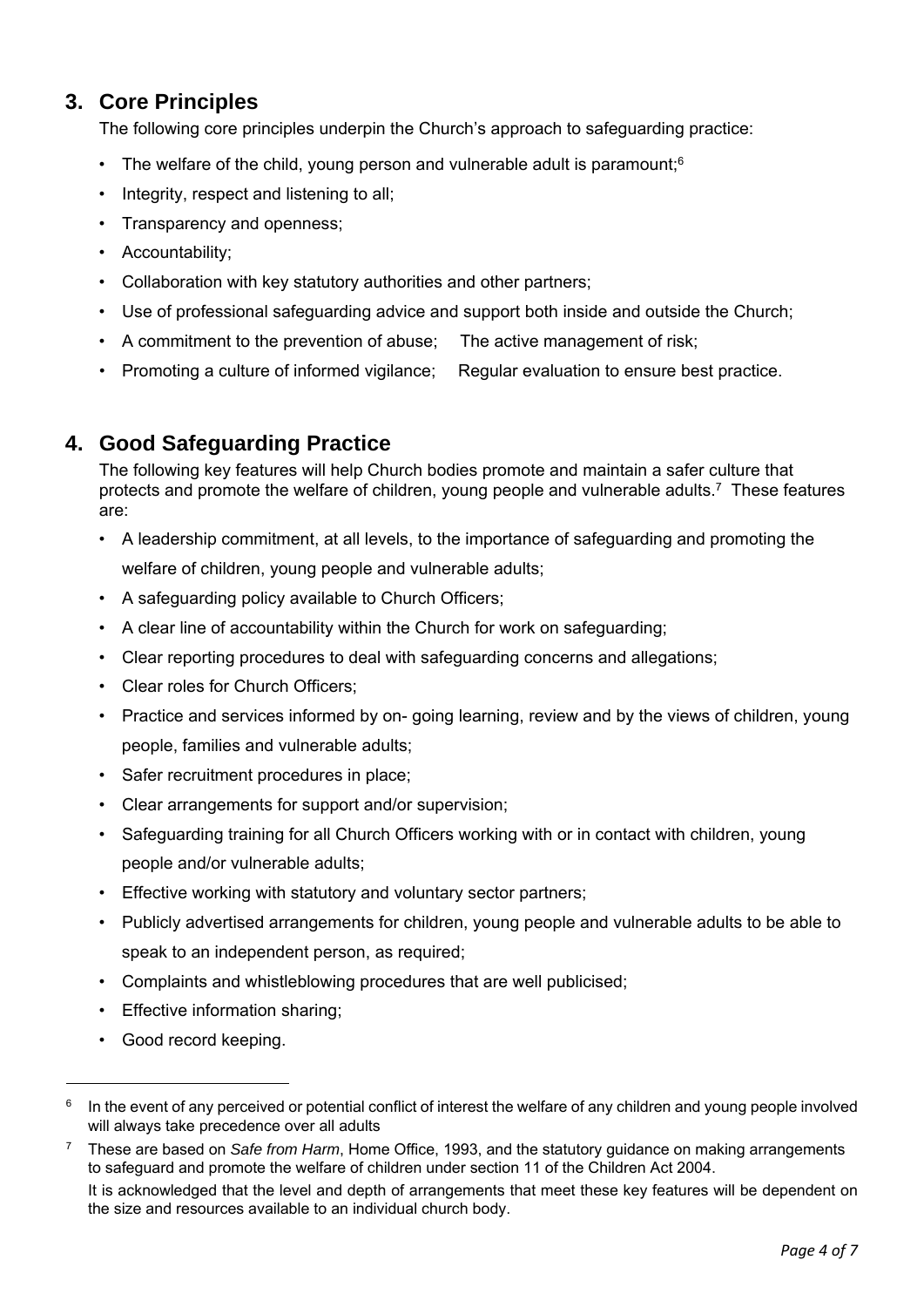#### **5. Learning from the past**

In the July Synod 2013 Archbishop Justin Welby stated:

 *"The reality is that there will always be people who are dangerous and are part of the life of the Church. They may be members of the congregation; we hope and pray that they will not be in positions of responsibility, but the odds are from time to time people will somehow conceal sufficiently well. And many here have been deeply affected, as well as the survivors who have so rightly brought us to this place. Many other people here have been deeply affected and badly treated. So we face a continual challenge and reality. …There has to be a complete change of culture and behaviour.* 

*And in addition, there is a profound theological point. We are not doing all this, we are not seeking to say how devastatingly, appallingly, atrociously sorry we are for the great failures there have been, for our own sakes, for our own flourishing, for the protection of the Church. But we are doing it because we are called to live in the justice of God, and that we will each answer to Him for our failures in this area. And that accountability is one that we must take with the utmost seriousness."* 

The Archbishops of Canterbury and York wrote in their joint forward to 'Safeguarding: Follow-up to the Chichester Commissaries' Reports', June 2013:

*"We cannot overestimate the importance of responding appropriately today. Sadly for many this comes far too late. History cannot be rewritten, but those who still suffer now as a result of abuse in the past deserve this at least, that we hear their voices and take action to ensure that today's safeguarding policies and systems are as robust as they can be. This work is an essential and prior Gospel imperative, for any attempts we make to grow the Church, to seek the common good, and to reimagine the Church's ministry."* 

The statutory reports and independent reviews into abuse that have involved the Church of England and other faith organisations highlight past errors and significant lessons to be learnt to improve safeguarding.

As a Church we continue to commit to a journey of truth, healing, learning and abuse prevention.

## Policy Commitments

Based on the foundations outlined above the Church of England commits to the following:

#### **1. Promoting a safer environment and culture**

All Church Officers will respect all children, young people and vulnerable adults and promote their wellbeing.

The Church will strive to create and maintain environments that are safer for all, that promote wellbeing, that prevent abuse, and that create nurturing, caring conditions within the Church for children, young people and vulnerable adults. It will work to continue to strengthen and review these environments. This will be done by training, support, communication, learning, governance and quality assurance processes.

The Church will strive to support all Church Officers to adhere to safer working good practice and to challenge the abuse of power. It will ensure that processes are in place that listen to and advocate on behalf of children, young people and vulnerable adults within the knowledge that they will be cared for.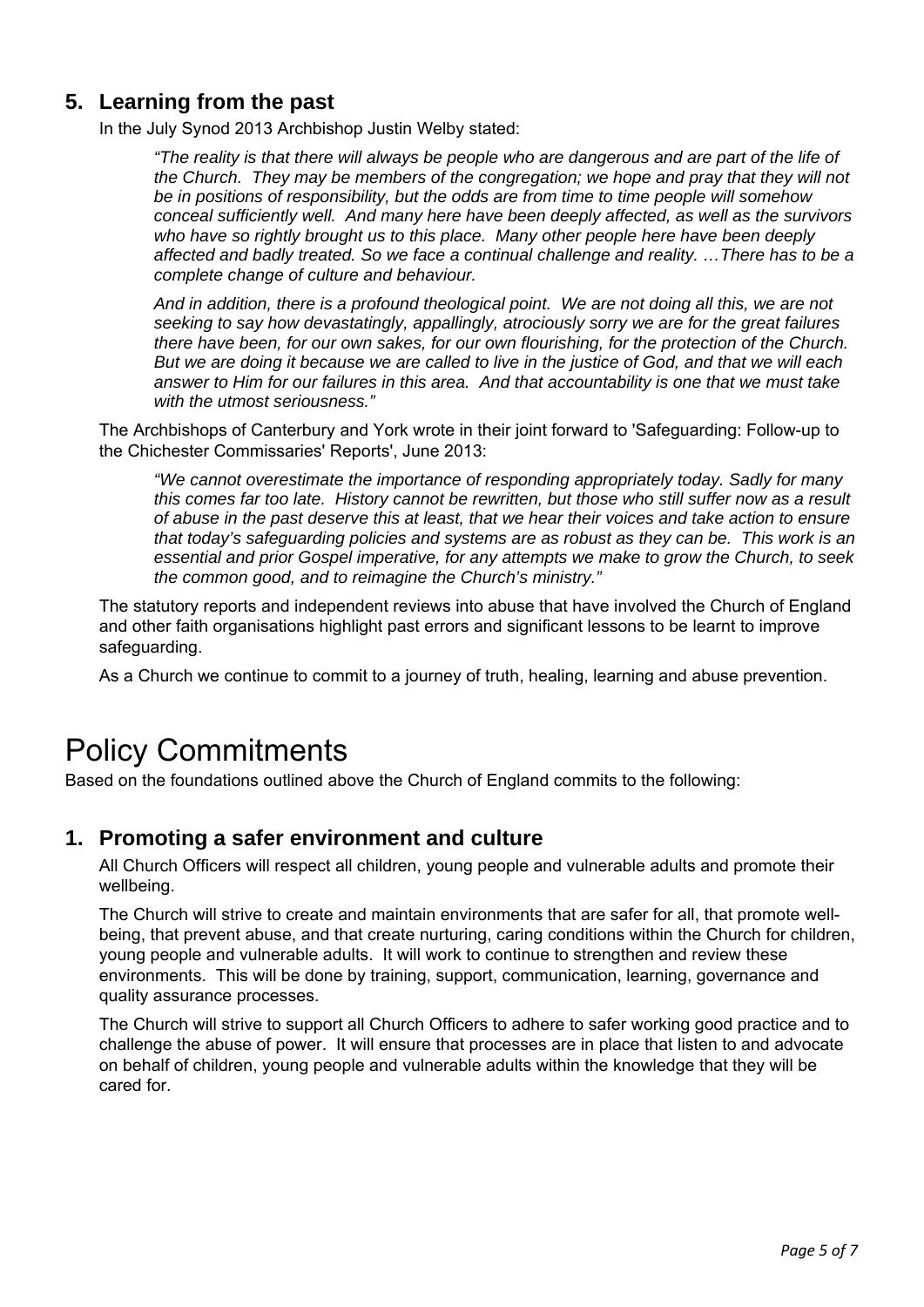#### **2. Safely recruiting and supporting all those with any responsibility related to children and vulnerable adults within the Church**

The Church will select and vet all those with any responsibility related to children, young people and vulnerable adults within the Church, in accordance with the House of Bishops safeguarding policy and practice guidance.

It will train and equip Church Officers to have the confidence and skills they need to care and support children, young people and vulnerable adults and to recognise and respond to abuse. This will be done by supporting the roll-out of consistent and accessible safeguarding training in accordance with House of

Bishops safeguarding policy and practice guidance, which can be found at www.churchofengland.org/more/safeguarding

#### **3. Responding promptly to every safeguarding concern or allegation**

Anyone who brings any safeguarding suspicion, concern, knowledge or allegation of current or noncurrent abuse to the notice of the Church will be responded to respectfully and in a timely manner, in line with statutory child and adult safeguarding procedures and the House of Bishops safeguarding policy and practice guidance.

All safeguarding work will be recorded in line with the House of Bishops safeguarding practice guidance.

All suspicions, concerns, knowledge or allegations, that reach the threshold for reporting to the statutory authorities, will be reported via the diocesan safeguarding adviser or designated safeguarding adviser/officer in another church body to the appropriate statutory authorities. This will be done irrespective of the status of the person.

All Church Officers will cooperate with the statutory authorities in all cases.

In responding to concerns or allegations of abuse relating to Church Officers, the Church will act in accordance with the requirements of criminal, civil and ecclesiastical law, and so will respect the rights and uphold the safeguards afforded in these, both to the victim/survivor and the subject of concerns or allegations.

#### **4. Caring pastorally for victims/survivors of abuse and other affected persons**

The Church will endeavour to offer care and support to all those that have been abused, regardless of the type of abuse, when or where it occurred.

The Church is committed to continuing to learn how to respond in a supportive and healing way to the needs of those who have suffered abuse.

Those who have suffered abuse within the Church will receive a compassionate response, be listened to and be taken seriously. The Church will respond to any disclosure of abuse in accordance with House of Bishops policy and practice guidance. This will be done in collaboration with the relevant statutory agencies in accordance with criminal, civil and ecclesiastical law. They will be offered appropriate pastoral care, counselling and support - according to the agreed need.

An appropriate pastoral response to the family, parish, congregation or order will be considered, with due regard to the right of privacy of those directly involved, and to the administration of justice.

#### **5. Caring pastorally for those who are the subject of concerns or allegations of abuse and other affected persons**

The Church in exercising its responsibilities to suspicions, concerns, knowledge or allegations of abuse will endeavour to respect the rights under criminal, civil and ecclesiastical law of an accused